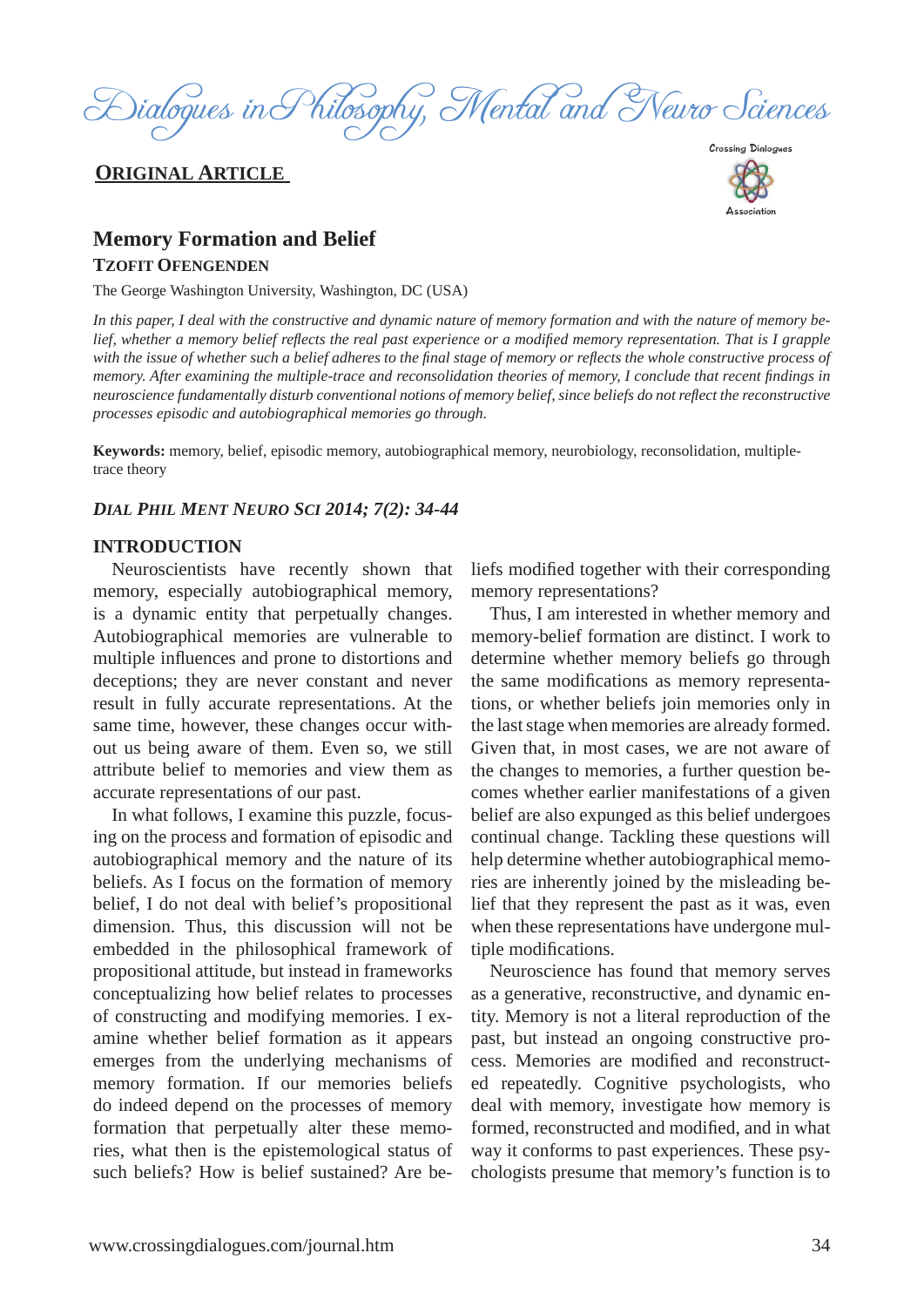adapt and adjust us to new circumstances, and, as a result, tends to fail in reproducing reality. For these reasons, memory often contains errors, inaccuracy, distortions, and gaps. Following the cognitive psychologists' postulation that memory is a constructive process, scholars of neurobiological memory formation theories, which examine the underlying neural mechanisms of memory, support the dynamic and flexible characterization of memory construction at the neurobiological level. Two central theories explain the constructive nature of memory, Multiple-Trace Theory and Reconsolidation Theory.

### **MULTIPLE-TRACE THEORY (MTT)**

Current models assume that separate processes encode an initial experience, and that no single anatomical location contains the entire representation of a specific memory. Instead, the features of a memory are spread out and distributed over many locations. According to these models, components of memory representation are distributed widely across different parts of the brain as mediated by multiple neocortical circuits. Each circuit handles a distinct component of the original experience such as the visual, auditory, taste, tactual, and motor sensations. Researchers assume that the integration of these components takes place within the medial temporal regions. For instance, Schacter (1996, p. 87) writes:

"the medial temporal region contains instructions that specify how to assemble the puzzle; eventually, the instructions are shifted over to cortical regions that contain all the component pieces of the puzzle"

Phenomenologically, remembering appears to the observer as a unified experience  $-$  just as perception itself appears unitary — but, in fact, each experience is sustained by multiple neural cognitive systems. Morris Moscovitch, who maintains that the retrieval process is much more crucial than the other phases, clarifies the process of memory recovery with reference to finding a book in the library. Moscovitch (2007, p.19) writes:

"While the whole book is located in a specific place" and picking the book is picking all that is included in it, retrieval process is more like assembling the pages of a book which may be scattered in different locations in the library. Finally, unlike a call number which is distinct from the book itself, retrieval cues and processes interact with the engram and

influence the memory which is recovered. Depending on the interaction, some 'pages' of the memory may be missing, others may be placed in the wrong sequence, still others may be imported from other books which are related in some way to the cues and the engrams, and some of the cues themselves may be incorporated into the memory that is recovered and change the engram on which it was based"

Retrieval of a past experience involves assembling scattered memory features from different neuronal locations. This assembling, according to neuroscientists, is not a simple process in which all the pertained features obey at the time of retrieval to form an exact representation of past occurrence. Rather, retrieval is a process in which features from the original memory are omitted or lost, and features from other, associated memories are attached to the retrieved memory. The interaction between a cue and a memory representation can add or eliminate information from the encoded engram, import related information from other engrams, change the order of encoded the information, and so on. Thus, according to the MTT, remembering something is not like storing a file on the computer, which remains the same from the moment we closed the computer at night to the next morning when we open it again. Rather, every time we access a memory, we come up with different results.

## **RECONSOLIDATION THEORY**

Memory recovery is not only the integration of a retrieval cue with the dissipated components of a memory trace, but also has additional aspects that determine the subjective recollective experience. As neuroscientists have revised consolidation theory in line with emerging insights, they have come to emphasize the elastic and constructive formation of memory. In the past, researchers claimed that memory consolidation (the process of memory stabilization) takes place only once. According to such accounts, a new memory is initially labile but becomes stabilized over time through the process of consolidation. This process converts an unstable shortterm memory into a stable long-term one. These researchers believed that, after consolidation, memories are stable and resilient to disruption. In short, the initial idea among memory researchers was that consolidation stabilizes memories in a reliable way.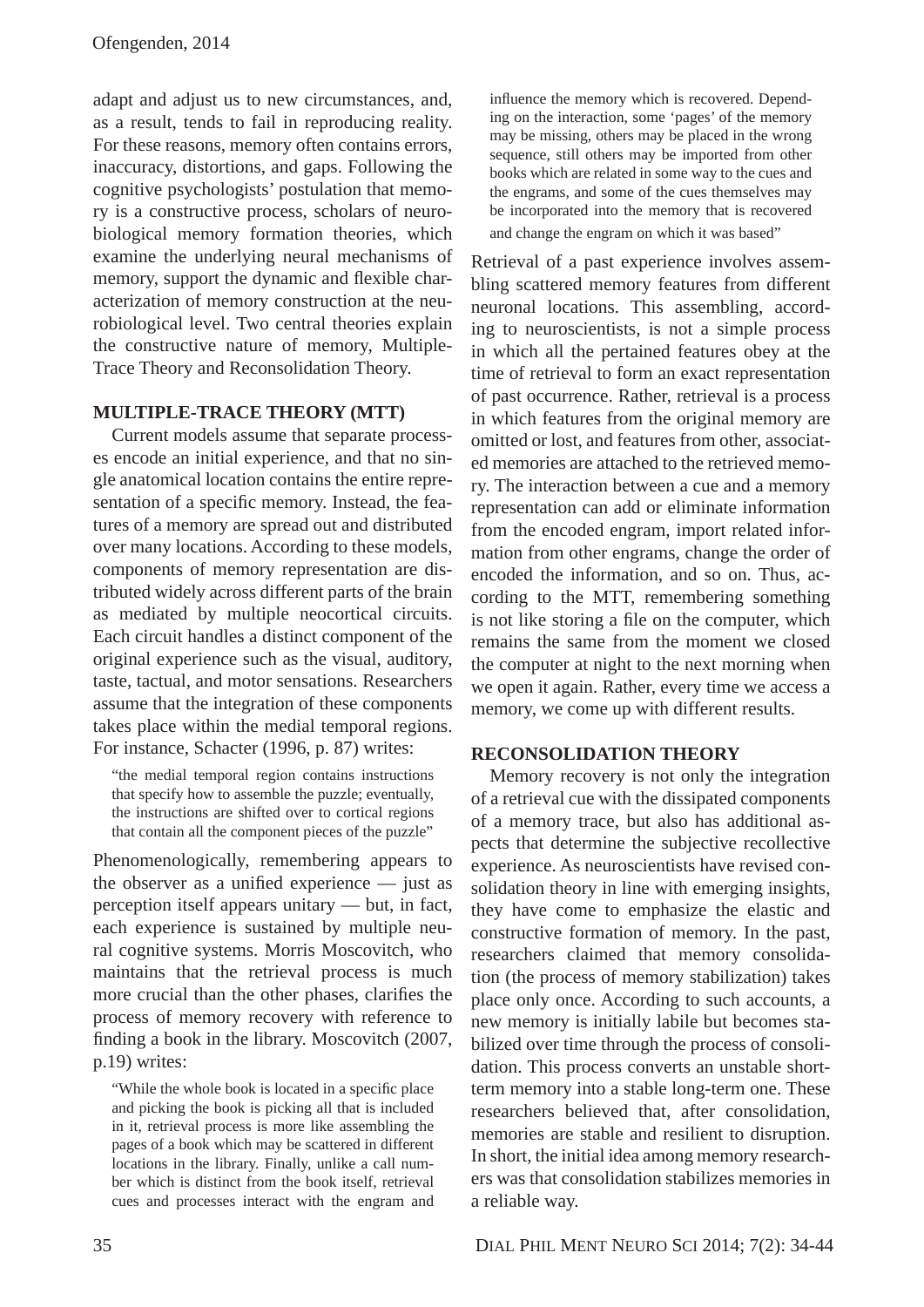However, the theory of memory has been radically changed in the last two decades. Currently, neuroscientists, who study neural processes and mechanisms of memory persistence (e.g. synaptic strength and plasticity), show that consolidation takes place not only after new learning (encoding), but also after every recall (memory retrieval). During retrieval, consolidated memories enter a transient state when they become labile once again, and require another phase of consolidation (known as "reconsolidation") to persist (Nader et al., 2000; Dudai, 2004). These neuroscientists claim that memories are always in a state of change and constant adjustment, since memories are not permanently stored, but enter a transient and labile state during every retrieval (Dudai, 2002, 2009; see also Alberini, 2011). Thus, memory retrieval behaves like reencoding: the instability of the encoding process exists again at the time of memory activation (Nadel, 2007). The engram returns to short-term active state when memories are vulnerable to distortions.**<sup>a</sup>** Some neuroscientists who deal with reconsolidation theory also maintain that the act of retrieval can itself cause amnesia since the connections between the synapses underlying the trace become weakened. Thus, retrieval by itself can actually disrupt an established memory trace (Nader, 2003). The susceptibility of memory to modification during reconsolidation depends on various factors, including the age and specificity of the memory, the strength of initial learning, and the strength and number of prior reactivations. For example, when the memory is weak, it is more susceptible to disruptions, and the stronger the reactivation of a memory, the more it becomes labile. Due to these findings, neuroscientists have assumed that when a memory is reactivated, it must undergo additional phase of consolidation (known as "reconsolidation") to persist. Thus, consolidation takes place not only after new learning (encoding), but also after every recall (memory retrieval).**<sup>b</sup>** The molecular mechanism that stabilizes memory is thus required after every recall (Silva, 2007).

The functional significance of the labile phase of reconsolidation is not fully known. Generally, researchers assume that the reconsolidation process reinforces and sustains the reactivated memories (Sara, 2000), allowing new information and learning to become associated with already established and reactivated memories. Indeed, during reconsolidation, memories do not just remain as they were, but change to allow the integration of new information (Alberini, 2005; Tronel et al., 2005). Reconsolidation is thus a manifestation of a larger memory updating mechanism that adapts the reactivated memory to new circumstances. From neurobiological point of view, this adaption mechanism permits new experiences and information to modify existing neuronal connections and networks. This mechanism is possible due to the enhanced plasticity of neuronal circuits that encode all or part of a memory trace. In this way, plasticity refers to inherent ability of the nervous system to adapt as a result of learning and new experiences.

Changes in synapses (the fundamental storage unit in the brain) enable reconsolidation and adaption. While synapses allow for change and modification, they also facilitate storing and stability, since synapses convey and maintain memory information (Rudy, 2008; see also Dudai, 2009). Thus, as John Sutton (2001, p. 1111-1112) has conceived, the neuroscience of memory implies two coexisting but contradictory features: "distinct transient patterns of activity, and composite, enduring, but modifiable dispositional states" (see also Sutton, 1998). Put differently, synaptic flexibility allows for the persistence of lasting impressions on neural circuits, while, on the other hand, also enabling change and modification.<sup>c</sup>

Thus, memory recovery is a complex process that is not only composed of collecting disparate memory traces, but involves integrating them with new information and experiences. Memory traces are, with use, modified and reconstructed as memory retrieval involves a process of revision, adjusting past memories with new perceptions and future anticipations (Dudai, 2009). Yadin Dudai (2012, p.234-235) writes:

"Because reactivation of the trace commonly occurs in an altered context, it results in newly encoded hippocampal traces, which, in turn, bind new traces in the neocortex. This results in multiple traces that share some or all the information about the initial episode"

Integrating new components into the activated engram thus forms a new version of the original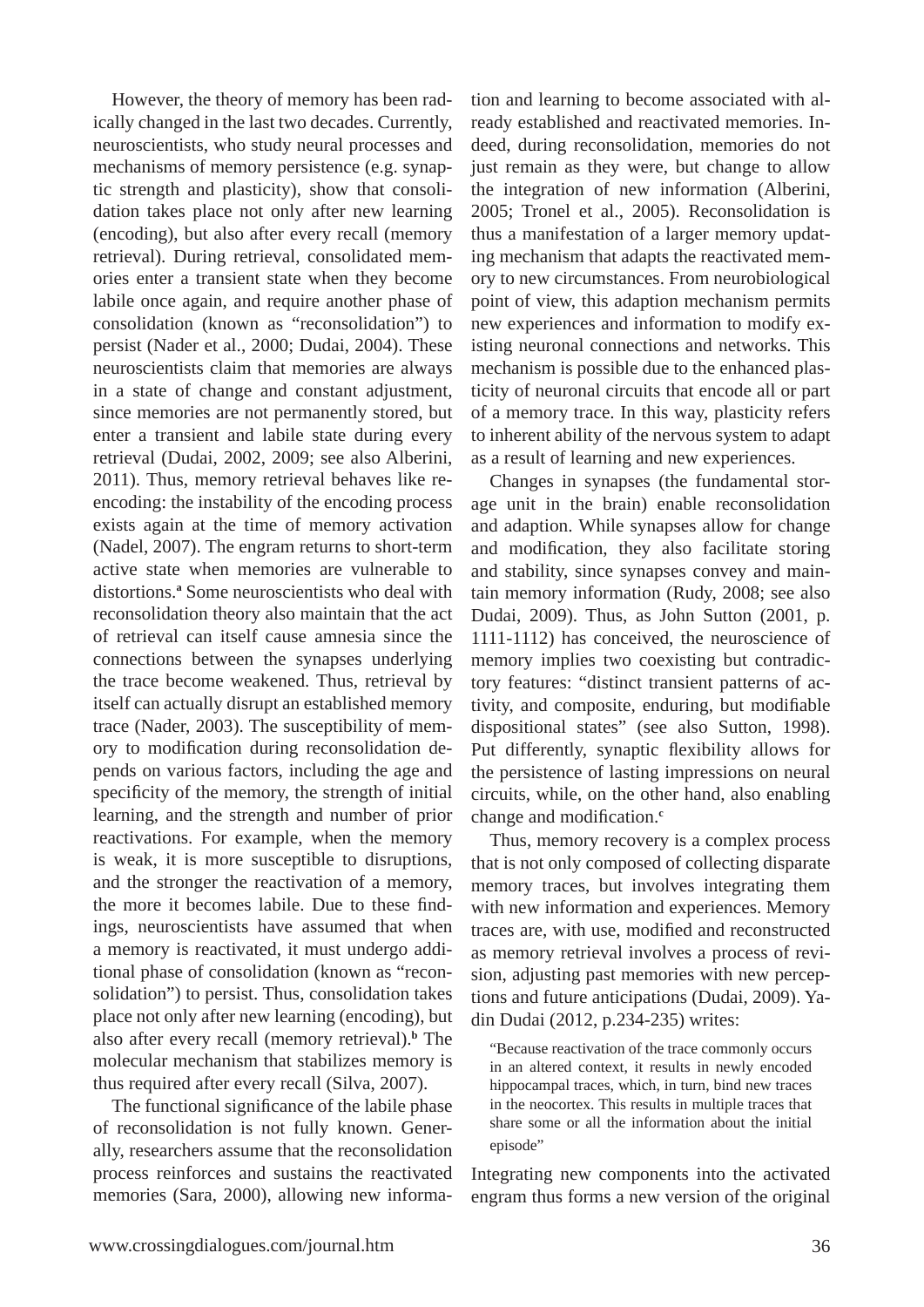episodic memory.

Such changes are part of a natural process where the memory trace undergoes various modifications that we cannot necessarily consider as errors or fabrication, but, rather, stem from normal brain activity. Multiple-trace Theory and Reconsolidation Theory provide a dynamic, constructive, and plastic view of the nervous system and demonstrates that a memory is not a literal reproduction of the past, but instead an ongoing constructive process, an adaptive mechanism that conflates past and present. In turn, this neurobiological characterization of memory provides a new framework for rethinking memory. If it is true that stored memories are continually being revived and revised through normal brain activity, this finding changes traditional concepts of memory representation. It might challenge the notion that memory is a source of factual truth and, as a result, transform the way we understand memory and remembering. Thus, the neuroscience of memory poses new problems and raises several questions.

What is the exact epistemological status of memories?

If our memories are perpetually modified, does this not imply that they are essentially memories of memories and re-remembering of remembering, rather than memories of the original perceived experience?

What about a belief that is attached to a memory? We attribute to memories beliefs and view them as accurate representations of our past. Do these emerging findings undermine apparently justified memory beliefs?

Do memory beliefs mislead us, having us believe that memories accurately represent the past?

## **MEMORY BELIEF**

Neuroscience postulates memory as a mechanism composed of multiple systems, forms, functions, and processes. The reason that cognitive psychologists divide memory to subsystems derives from their inability to arrive at generalizations that explain all the variety of memory types and expressions. Psychologists categorize and classify forms of memory according to types of knowledge they represent, and also by their underlying mechanism, process, function, and mode of acquisition. In short, different kinds of memory depend on different brain systems and correlate with different neural expression. By identifying multiple memory systems, researchers hold that different brain areas support different memory systems. As a result, they contend that a memory with one feature, such as consciousness, necessarily correlates to specific brain region such as the hippocampus, whereas a memory not associated with awareness relies on another area, the basal ganglia and related brain structures (Willingham and Goedert, 2001).

Out of the multiple kinds of memory, I focus, in what follows, on episodic and especially autobiographical memory, our personal past experiences. Episodic memory formation is relevant to other memory systems because all systems share common processes like encoding, storing, and retrieval. Additionally, different memory systems closely interact. However, there are at least four reasons to concentrate on episodic memory.

First, different kinds of memory behave differently. Brain substrates of procedural memory, the implicit acquisition of non-symbolic skills, remain unchanged and relatively permanent over a life cycle. Conversely, the brain substrates of declarative memory which includes episodic (personal experiences), and semantic memory (factual knowledge about the world, concepts, rules, and language) appear to fluctuate. Episodic memory is even more susceptible to manipulation and to various kinds of errors than semantic memory (Tulving, 1982).

The second reason concerns the relation of memory to veridicality. Memory systems involve different kinds of knowledge. For instance, procedural memory does not require awareness and stems from accumulated practice and experience. Thus, issues of truthfulness are not as relevant to this type of memory. In contrast, episodic and semantic systems are declarative and propositional, as they are kinds of knowledge that can be verified as right or wrong.

Third, episodic memories are the only ones with direct reference to the past. As Tulving (1999, p.15) points out:

"episodic memory is the only form of memory that, at the time of retrieval, is oriented toward the past: retrieval in episodic memory means 'mental time travel' through and to one's past. All other forms of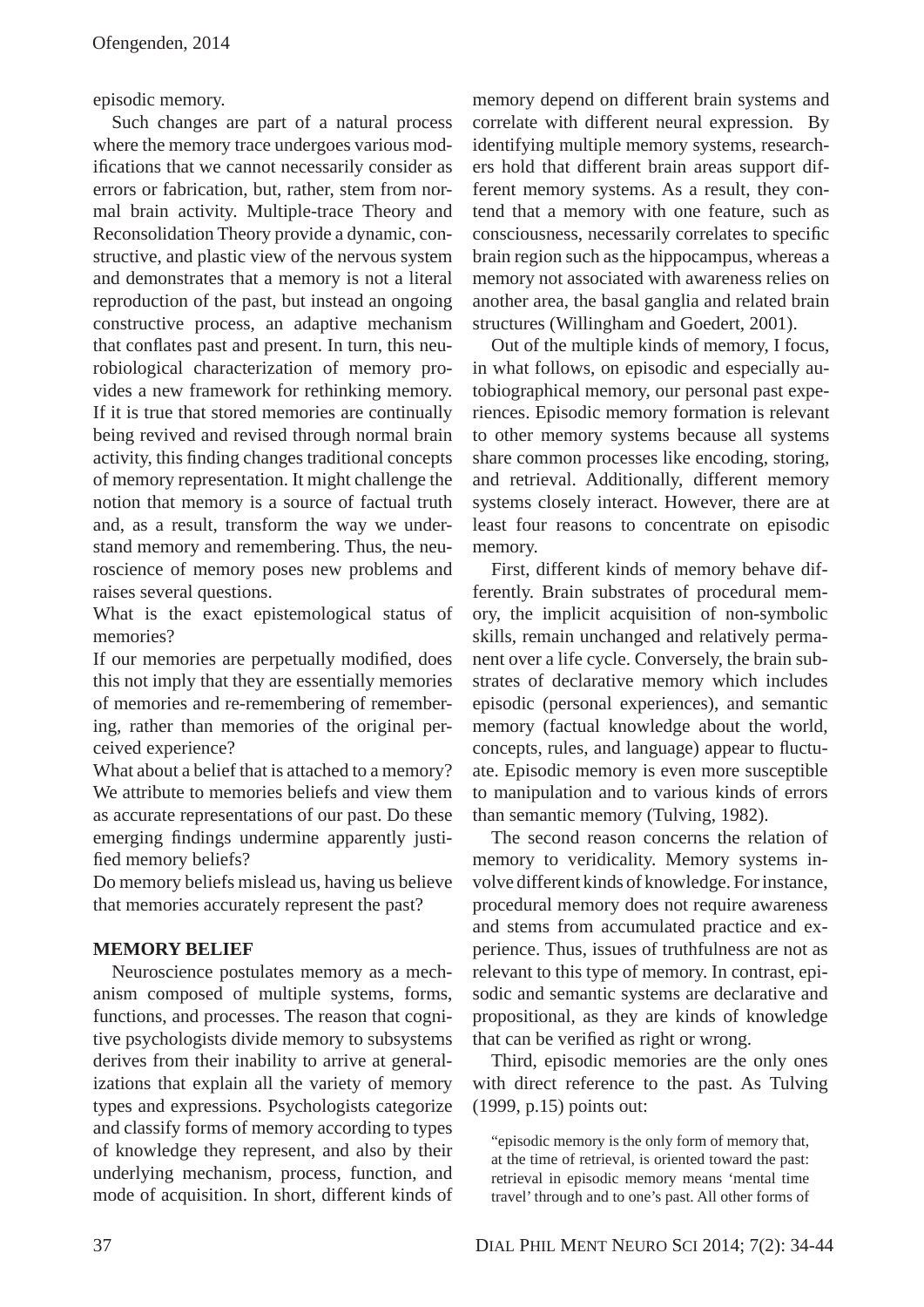memory, including semantic, declarative and procedural memory, are, at retrieval oriented to the present"

Moreover, it may appear that procedural memory is only realized in the present, but is also oriented towards the future. We learn skills to exercise them more effectively in the future.

The forth reason relates to differences between episodic and semantic memory. Semantic memory does not refer to the time or context of learning. It does entail truthfulness, but we share this knowledge with others. In contrast, episodic memory is accompanied by the experience of remembering. It identifies the specific time, place, and context in which the experience occurred. As a result, episodic memory is the only type that provides an epistemic authority on our own past. However, we are often not in the position to defend our memory beliefs, since we cannot go back to the past and justify or verify them. Even when we do have supporting evidence, it does not necessarily validate the belief, even if it correlates with our memory. Supporting evidence might seemingly support the current belief, but it is very plausible that this supporting evidence itself has already been integrated into the memory, influencing and constructing a new memory belief that still may fail to represent the real past occurrence (Price et al., 1936). Thus, unconsciously, we integrate apparent supporting evidences from the present into a memory that change due to natural alterations in perspective and interpretations. Overall, then, relying on present perception-justification might verify the modified memory, but not necessarily the original experience. Brian Smith (1966) describes this complex process of how new perceptions are unconsciously integrated into memory. He illustrates how memories have both dynamic and transient states in order to show that memories are in perpetual state of modification that occurs without us noticing these changes or being able to compare memories to the original experience:

"Not only is it impossible to compare our memories with the events of which they are the memories; but because the present is, as it were, always slipping away from us into the past we cannot even compare our memories with what purport to be the effects of the original events (or, more properly, with our inferences from those 'effects'). For what I am comparing must always be, not the memory itself but my memory of that memory. Suppose that today I remember building, a short while ago, a castle in the sand. Tomorrow I go to the beach and there it is. I say 'Yes just as I remembered it yesterday'. But how do I then *know* it is just as I remembered it yesterday? The sight of the sand castle itself may well influence my memory of my previous remembering" (Brian Smith, 1966, p.27, italics original)

When current perceptions do not correspond to our previous ones, earlier memories adjust in light of later encounters. As a result, old memories absorb new impressions. Usually, earlier memories adjust so quickly that we are not aware of the adjustment or even that there was an incongruity. Yet even though this adjustment process occurs continually, episodic and autobiographical memories are endowed with subjective state of awareness that engenders a strong belief and a feeling of confidence in the reliability of our memories. However, there is no necessary correlation between this confidence and the reliability of the memory. Often, people can have high confidence not only in distorted memories, but also in memories of events that never happened. Emotional attachment does not indicate the veracity of the memory either, since people can feel strong attachment to inaccurate memories as well (Lynn et al., 1998; see also Loftus, 2003). Moreover, when we recollect, we are not conscious of these memory reconstructions. This reconstruction process is inaccessible for us even if we dwell deeply on the process of recalling, since even reflection does not necessarily lead to a better understanding of the components involved in the process of memory construction. Hence, studying episodic memory can give insight into the complex transformations that occur in it, enabling us to draw clearer connections between recent findings and the nature of memory beliefs.

Neuroscience, then, leads us to the view that memories are misattributed with belief. That is, neuroscience eliminates the opposition between true and false memory beliefs, since all autobiographical memories entail, in sense, false beliefs. Recalling is, in some degree, always falsely believed, for a given recall is never exactly like the original experience and goes through various modifications without our awareness, so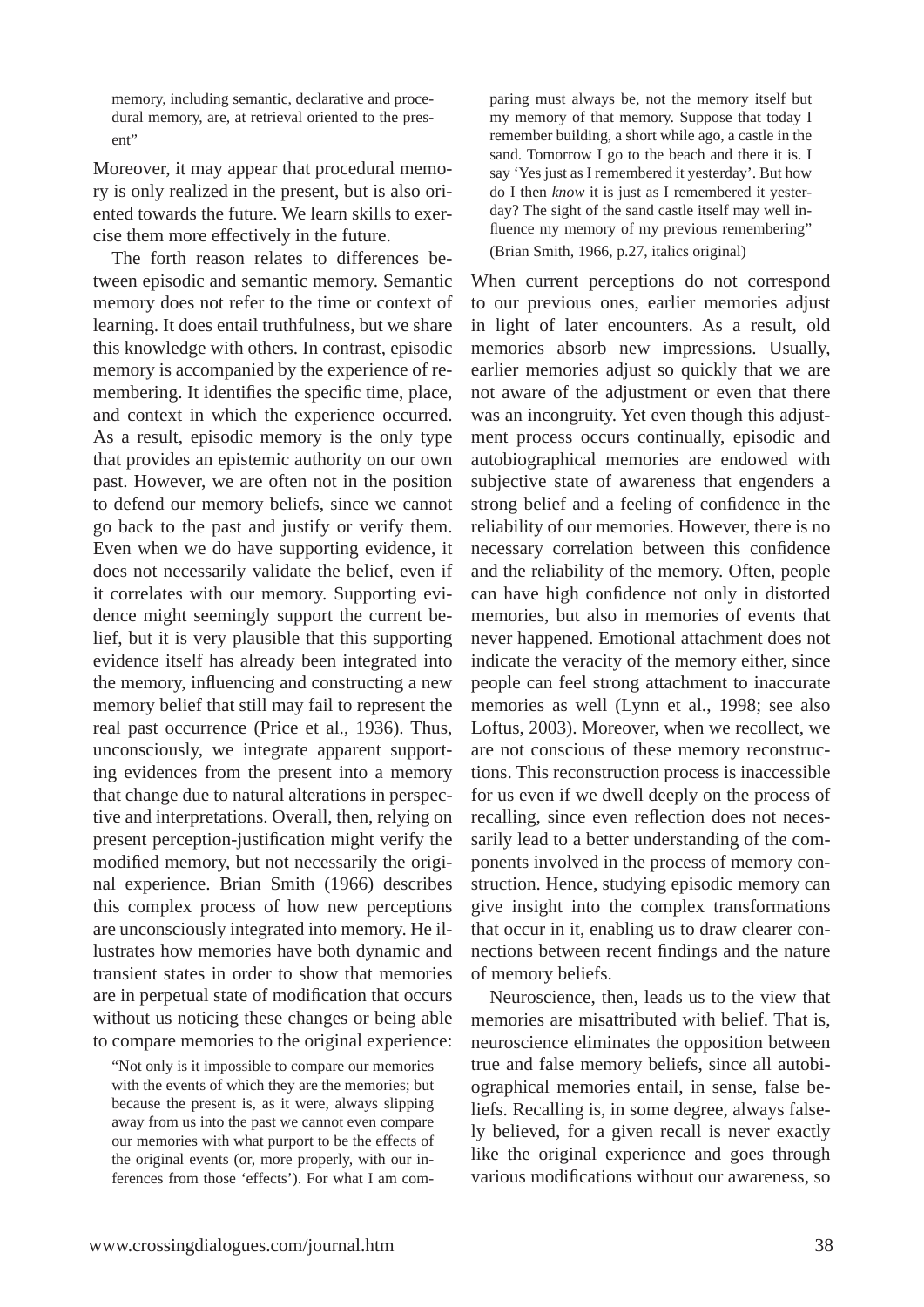much so that we falsely believe that memories represent events exactly the way we experienced them. Thus, the integration of additional information in autobiographical memories actually causes an unjustified belief to become justified. Conversely, since memory is a dynamic process, no fully justified memory beliefs appear possible, leading to epistemic skepticism regarding most, if not all, episodic memory.

To further examine these distinctions in the following, I discuss the various theories of memory belief and justification, and whether the neuroscience of memory implies that initial justified memory beliefs are no longer justified, since memories are in a perpetual state of adaptation and adjustment. The question that follows, then, is whether belief adheres to the initial experience or to the modified memory. If, as appears to be the case, belief is attached to memories in their modified form, it becomes unclear whether such belief reflects an awareness of ongoing memory modifications, or whether this belief does not, itself adapting to these very modifications.

### **BELIEF AND JUSTIFICATION**

Believing is not necessarily congruent with knowing, since one can believe without knowing whether a state of affairs is true. One can also follow Russell's thought experiment that the world came into being five minutes ago and maintain that a memory belief is independent of past occurrence. According to Russell, in order to account for knowledge of the past, memories are accompanied with a feeling of familiarity and belief. Consequently, we would count both false and true memory beliefs as memories so long as they were accompanied with such feelings. Therefore, according to Russell, an imagination–image accompanied by a feeling of familiarity and belief will be regarded as a memory. In short, according to Russell, memory beliefs do not necessarily entail relying on past experiences.

Likewise, according to the foundationalist theory of memory-belief justification, the reason for regarding a memory as a memory is determined by the justification one had when the belief was originally formed (Schroer, 2008), the justification depending on the initial circumstances.

Therefore, according to this theory, an apparent memory belief is justified (even if it is not actual). Another version of the foundationalist theory — the preservation theory — claims that memory contains a generative capacity for justification that, unlike perception, also functions to preserve these very justifications (Audi, 1995, 1998; Schroer, 2008). Put differently, memory does not generate new justifications for a belief, but merely preserves such justifications. Thus, the initial formation of a memory determines the justification for a memory belief and, from then on, is preserved. That is, a memory belief is not changed during an interval from *t1* to *t2*, since the belief associated with a memory is sustained from the initial formation to the later recall.

There are several reservations to make regarding both the foundationalist theory and the preservation theory. The foundationalist theory, like Russell's approach, implies that an initial false and unjustified belief will be counted as a justified belief, since an apparent memory is justified as a memory belief regardless of whether this belief is actually justified. Michael Huemer has forwarded a dualistic theory that accommodates to and improves upon the foundational and the preservation theories. The dualistic theory, he claims, avoids the implications of unjustified belief (as in Russell's hypothesis that the world sprang into being five minutesage). Huemer (1999) maintains that every belief encompasses two degrees of justification: a justification that involves the initial formation or adoption of the belief and a justification that is involved in retention. He claims that the dualistic theory thus succeeds in maintaining both justifications: the initial justification at acquisition and the justification present at the time of recalling. He conceives the "normal functioning of memory" as a state that both constitute and retain an acceptable and rational memory belief. He rules out the possibility that a memory belief constitutes a rational belief on an irrational basis, "since a rational belief, in the full sense, requires both rational acquisition and rational retention" (Huemer, 1999, p.351). However, Huemer's theory also has its shortcomings. First, it fails to explicate the conditions under which an initial irrational belief will not become a rational belief. Second, in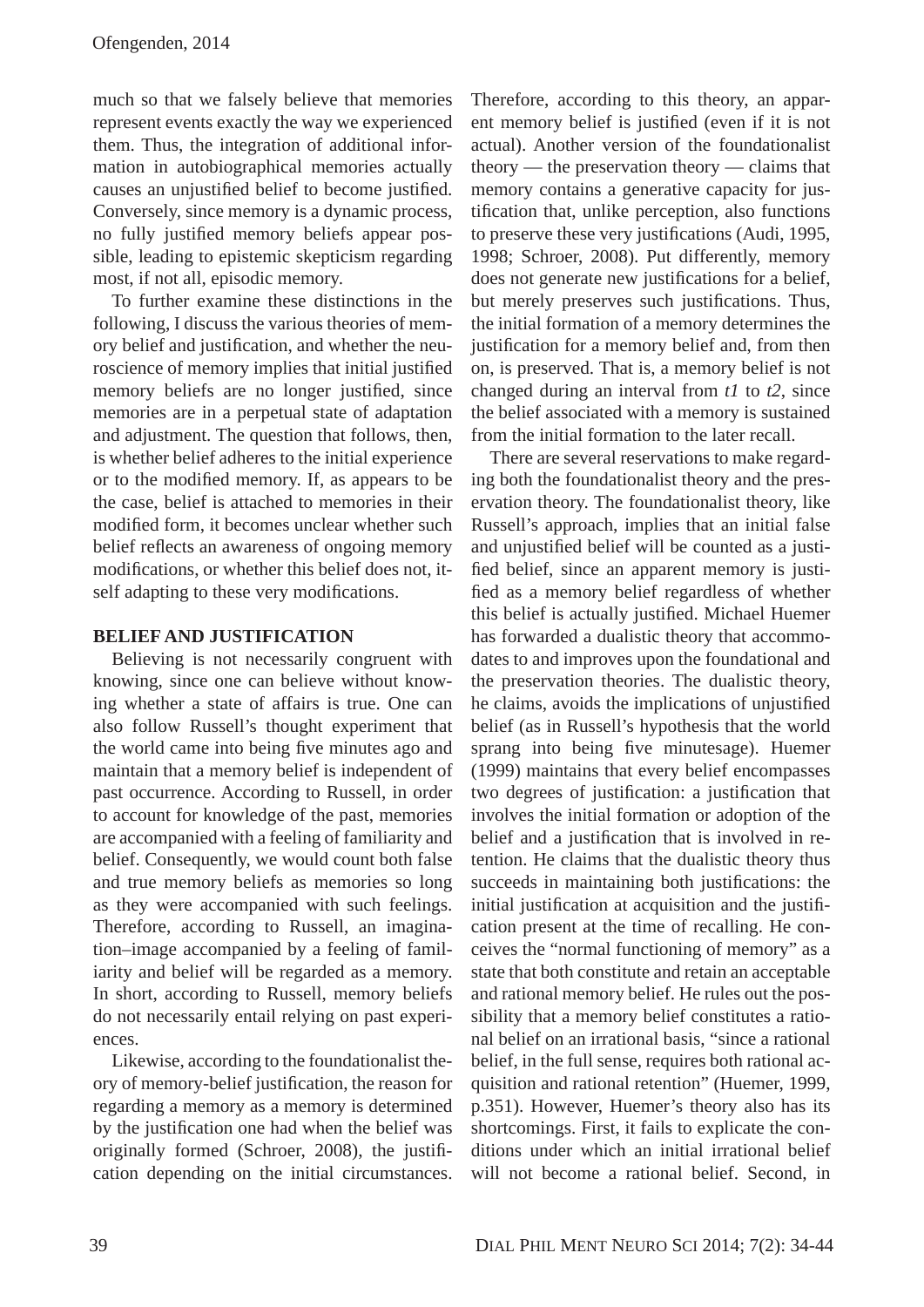his answer to Russell's five minutes hypothesis, Huemer states that when a mental act appears to us as an act of memory, a memory belief then serves as justified. However, the acquisition, retention, and retrieval of a belief are not identical and static processes. Neuroscience shows that memory can convert unjustified belief to justified belief and conversely justified belief to unjustified belief. In addition, neuroscience casts doubt on memory as both a belief-generating and belief-preservation process, for it shows how processes of memory and belief formation are both dynamic. For example, the theory of episodic memory challenges the preservation theory, since episodic memory and attached beliefs are modified over time. Likewise, according to emerging findings in neuroscience, we might believe one thing at *t1* and different thing at *t2*, as the passage of the time unconsciously transforms a memory and, as a result, beliefs. Beliefs retained from an earlier experience do not necessarily go through the same adaption process as memories and, if they do, we are not aware of this process.

Thus, these findings challenge foundationalist theories since, even if a belief is justified in the past, this initial belief does not guarantee that the current belief is justified since the memory itself went through a series of unconscious modifications. That is, if the belief is itself adjusted to correspond with memory's current content, this belief no longer represents the original memory, but instead the new modified memory. Put differently, this new belief no longer corresponds with the original memory belief, but with the modified memory, since this belief is itself involved in the same reconstructive process as memory.

Another attempt to justify memory belief is inferential. According to this account, if my expectations about a memory are fulfilled at recall, the related memory is justified. The fulfillment of expectations, according to Huemer (1999), confirms that a given representation was based on memory and that this memory was reliable. However, this inferential account disregards the natural process of incorporating expectations into episodic memories at the time of recalling. Episodic memory is formed, modified, and adjusted according to current circumstances, expectations, and anticipations. At the time of recalling, episodic memories are changed by internalizing expectations and anticipations regarding the future. Thus, since memories internalize expectations and anticipations, we generally feel that our expectations are fulfilled even if they are not. Fulfillment might come about due to the modification process itself in order to adjust the past to the present and to what we expect in the future. Because we are not aware of the revision process, we falsely perceive during recall that our current mental state is exactly that of past recollections. Therefore, we falsely perceive that our expectations are fulfilled, instead of perceiving that representations of the past are adjusted to current expectations.

The inferential argument thus ignores the revision that takes place unconsciously and leads us to problematically connect the current memory to the past instead of connecting it to more relevant states, especially the present and future. Fulfilled expectations, then, do not necessarily prove that a given set of knowledge has its basis in accurate memories, since such expectations may rely on imaginary functions such as supposition, or on new information integrated into memory. Moreover, there are also cases when our expectations are not fulfilled even when a memory retains a correct picture of a past event. In this way, expectation does not appear to serve as a sufficient criterion of reliability.

Another attempt to justify memory belief is through coherentism. According to coherentism, a given memory belief is justified by other apparent memory beliefs. If a memory belief is consistent with the general belief system, and if the various details of the individual memory cohere with the general sense of belief, then, according to coherentism, this memory is justified. However, this theory, like others, fails to account for the dynamic formation of episodic memories. Memories change perpetually, incorporating other details and accommodating to other changes. The reconstructive process might cause a true memory belief to be modified and become a false memory belief in order to cohere with other inaccurate memory beliefs. Thus, coherentism contains similar shortcomings to other theories attempting to justify memory belief. In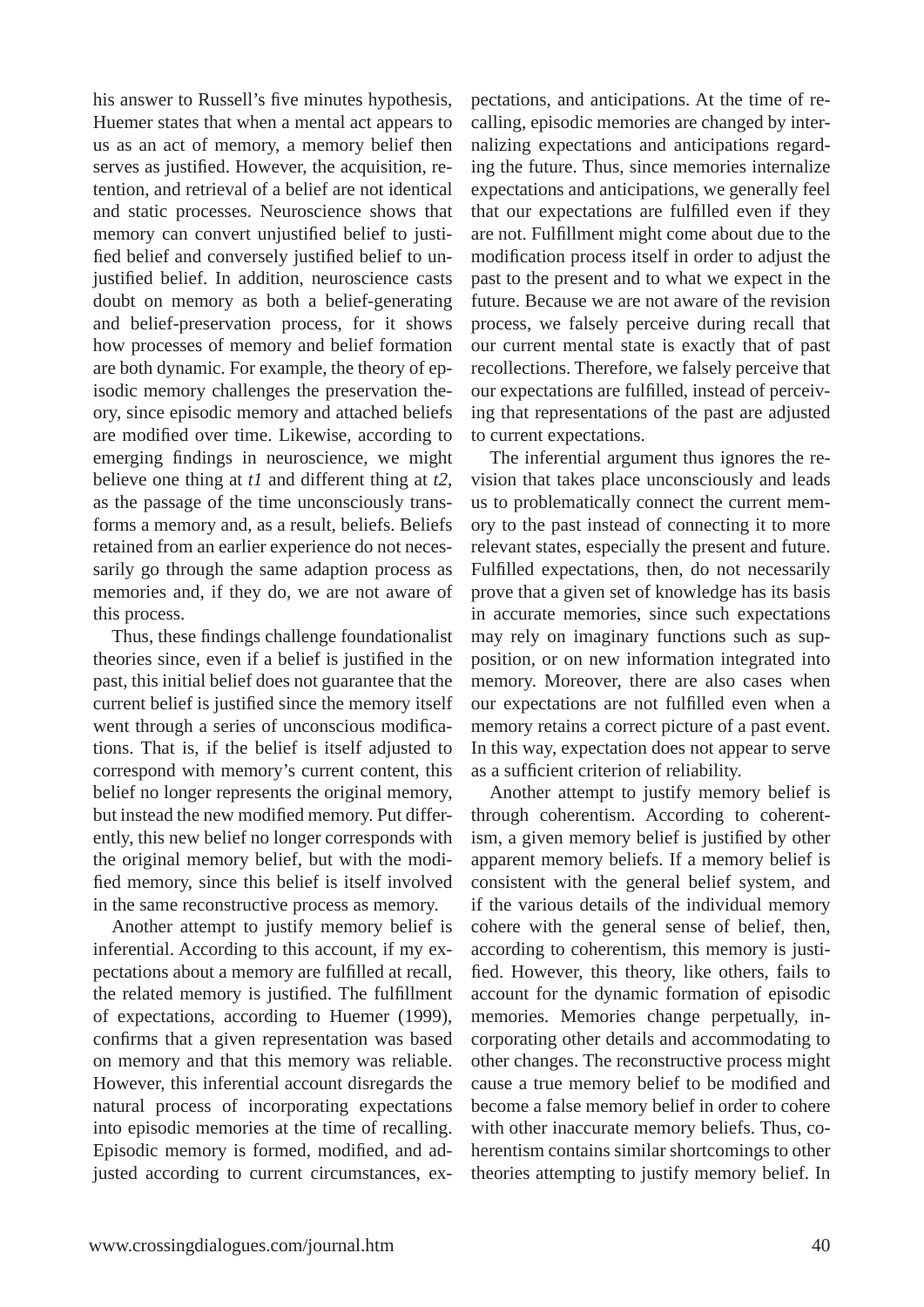sum, philosophers have often discussed original memory belief, belief maintenance, and belief system conflicts. However, they have largely overlooked the dynamic character of memory, how it undergoes changes every time retrieval occurs and how the very way memory is structured leads to unjustified memory beliefs. As a consequence, recent findings in neuroscience have undermined the epistemological status not only of memories, but also of beliefs that constitute the subjective conviction about the truth of memories. Memory modification itself disqualifies belief from providing sufficient evidence to establish the veridicality of a given memory.

### **BELIEF REFLECTING THE PRESENT RATHER THAN THE PAST**

To understand the misleading dimensions of memories, we also need to understand the processes and functions of beliefs and the relation between memory and belief. A central question is whether a belief does or does not undergo the unconscious process of construction. If yes, the question is whether belief and memory would be linked only at the time of recalling, when a memory attains conscious form. If the fusion of memory and belief takes place only at the time of recall, these two cognitive processes are likely separate, and have distinct epistemological realms. In this case, belief does not reflect the real status of autobiographical memories. However, if belief is also modified like memory, the question becomes whether belief reflects the process of modification or whether it eliminates traces from previous phases. If a memory belief reflects the various modifications of a memory, this modification process may then cause multiple and possibly contradicting representations. If, however, a current belief eliminates its previous phases, it does not matter whether a belief follows the process of change or if it appears only at the last stage after the memory is already formed. In this sense, the ordinal character is not important: whether a given belief is joined at the last conscious phase or whether this belief continually exists (but eliminates previous phases), since it represents only the current state in both cases. Our belief reflects the present memory with all associated information added during

reconstruction, possibly creating a discrepancy between a belief and the past.

The conclusion here is that belief does not have bearing on our real past, but does on the current memory representation. That is, memory representation misleads us when they are accompanied by the belief that knowledge on our own past is as it happened, when, in fact, this knowledge contains many components, only one of which is the past event as experienced. The previous belief is no longer readily available, being replaced by a new belief. We do not track the previous beliefs and relevant modification processes, just as we do not track such factors for specific autobiographical memory. The epistemic problem lies in the discrepancy between memories and their corresponding beliefs. If a set of memories change and applicable beliefs do not reflect this change, an epistemic problem emerges that renders these beliefs as unjustified. If we are not aware of the real states of memory formation and modification, we constitute beliefs from a position of ignorance as the beliefs become false. This raises the question whether such confusion simply stems from the fact that we do not know that memory fails to represent the past (and instead represents the present). If so, memory belief might become justified if we attribute it not to the past but to the present.

#### **MISCONCEPTION OF MEMORY**

This leads to further questions about prevailing misconceptions of memory. Although it has been several decades since researchers have uncovered the dynamic character of memory, and the view that memory is reconstructive is not new,**<sup>d</sup>** the prevailing idea regarding memories is that they are stored changelessly and permanently and that remembering is accurate. The certainty that we feel regarding our memories does not correspond to the real state of our memories. What causes this discrepancy between the neuroscientific view of the reconstructive nature of memory and the layman's spontaneous conception of memory as an accurate representation of the past? Are we deluded by a wrong concept of memory? If the answer is yes, another question follows — is it the beliefs accompanying our memories that deceive us, or, conversely,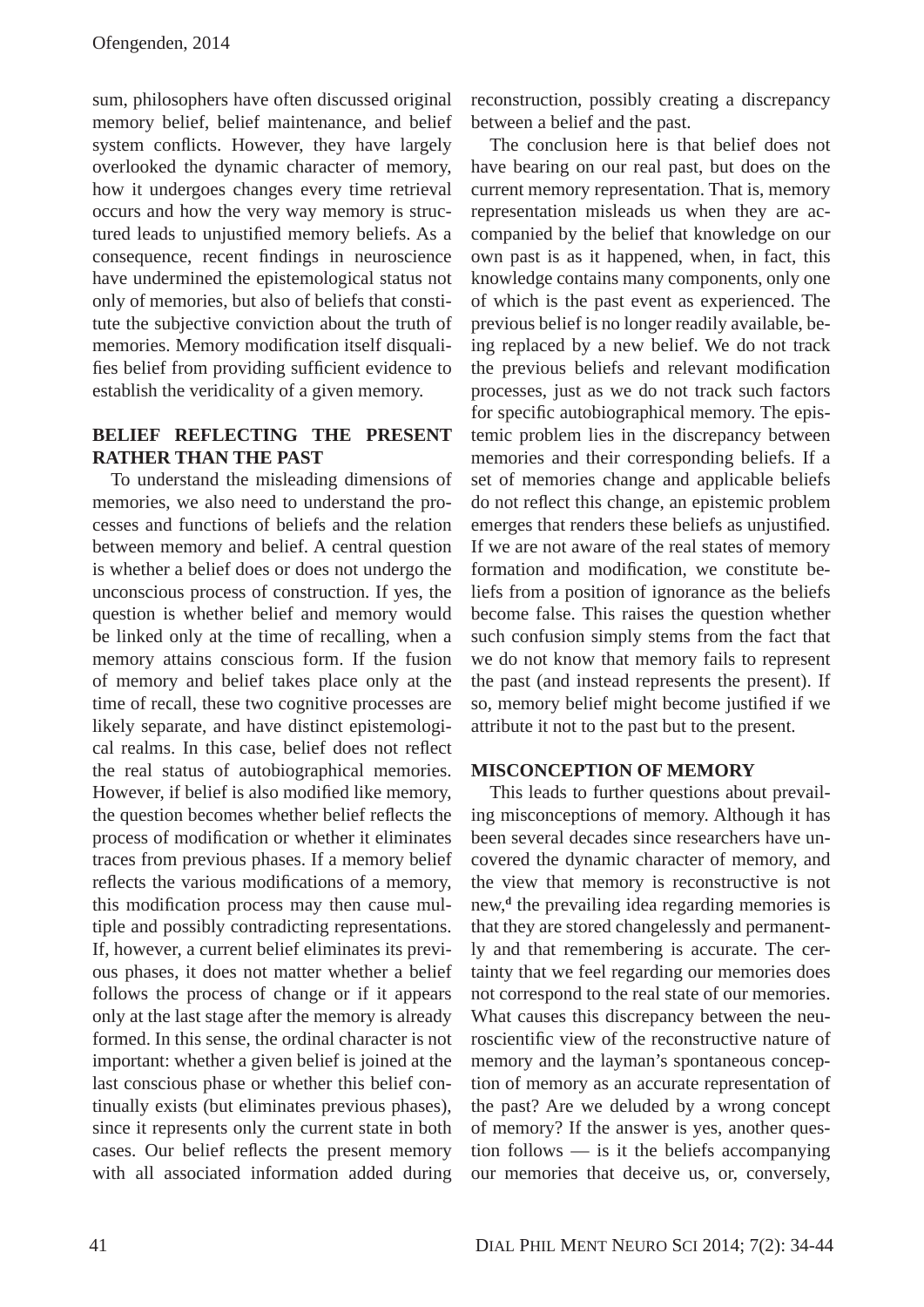our false concepts of memory which are at fault? Does memory itself play us false, or is our concept of memory what is problematic? If we become aware that remembering is a complex process that involves various components, only one of which is the past event itself, will we experience our memories in a different way?

It seems that being aware of the dynamic nature of memory will not necessarily change the way we experience memory. After all, it may be that memory persistence or readjustment cause this faulty belief. Readjustment takes place without conscious awareness as it reorganizes our memory coherently and leaves us with the feeling that the representation is faithful and accurate. Changes are inaccessible to us unless we take an exact record of our activities as, for example, neuro- and cognitive psychologists do in experiments. Readjustments reorganize our memory coherently and leave us with the feeling that the representation is faithful and accurate. Memory and belief are not separated, but unified in one process. The feeling of unity and coherency is important for maintaining a coherent sense of self, and, conversely, cognitive dissonance may arise when belief and memory of a past event diverge. Hence, it seems that becoming aware of the dynamic nature of memory will not itself change the way we experience memory.

## **FUNCTIONS: THE PROCESS OF ADJUSTMENT**

As stated, neuroscientific theories of memory provide a framework for rethinking memory. This framework suggests that we should shift our attitude of episodic and autobiographical memory away from broadly epistemological towards being functional. The fact that memory involves a constructive process of piecing together fragmentary information (rather than something more akin to a direct replay of the past) raises the hypothesis that a veridical representation of the past is not the optimal functioning of human memory system. This raises further questions about whether memory may have other roles as well. Does memory's flexibility give us benefits at the expense of accuracy and trustfulness? What is the function of memory if it does not store and retrieve exact experiential replicas?

Accuracy is far from the only functional goal of memory. Recollecting meets other needs, such as reconstructing the past in a desirable way, fostering self-consistency, and remembering information so as to give a good impression in social settings. The reconstructive mechanism of episodic memory fulfills such needs. Researchers who grappled with this issue have proposed various reasons why human memory, in contrast to video recorders or computers, does not store and retrieve exact replicas of experience (Schacter, 2001; Squire, 1998). One influential hypothesis suggests, as mentioned above, that episodic and autobiographical memories reconstruct past experiences for present purposes and that memory distortions reflect the operation of adaptive processes. Indeed, neuroscientists do not refer to memory distortions in healthy people as weakness or failures of the system, but as byproducts of a more adaptive evolutionary mechanism. This byproduct reflects a tradeoff between the ability to, on the one hand, accurately represent the past and to, on the other, adapt and adjust memories to new circumstances. We forget and distort our memories in order to adapt and adjust to the changing world. In fact, in a constantly changing environment, literal recall is significantly less important than the need for one's memory system to reorganize, revise, and modify memories to conform to current beliefs, attitudes, and emotional needs (Dudai, 2006).

However, adapting the past to the present is not the only function newly ascribed to memory. Researchers have shown that memory is not only about the past, but is also about the future. Indeed, while memory serves as the ability to recall previous experiences, recall itself is not solely directed toward the past, but is guided by the present for the service of the future. Thus, current hypotheses suggest that constructive processes allow individuals to simulate and imagine future episodes, happenings, and scenarios. Since the future is not an exact repetition of the past, simulation of future episodes requires a complex system that can draw on the past in a manner that flexibly extracts and recombines elements of previous experiences — a constructive rather than a reproductive system. Episodic memory is such a system, allowing for other elements to be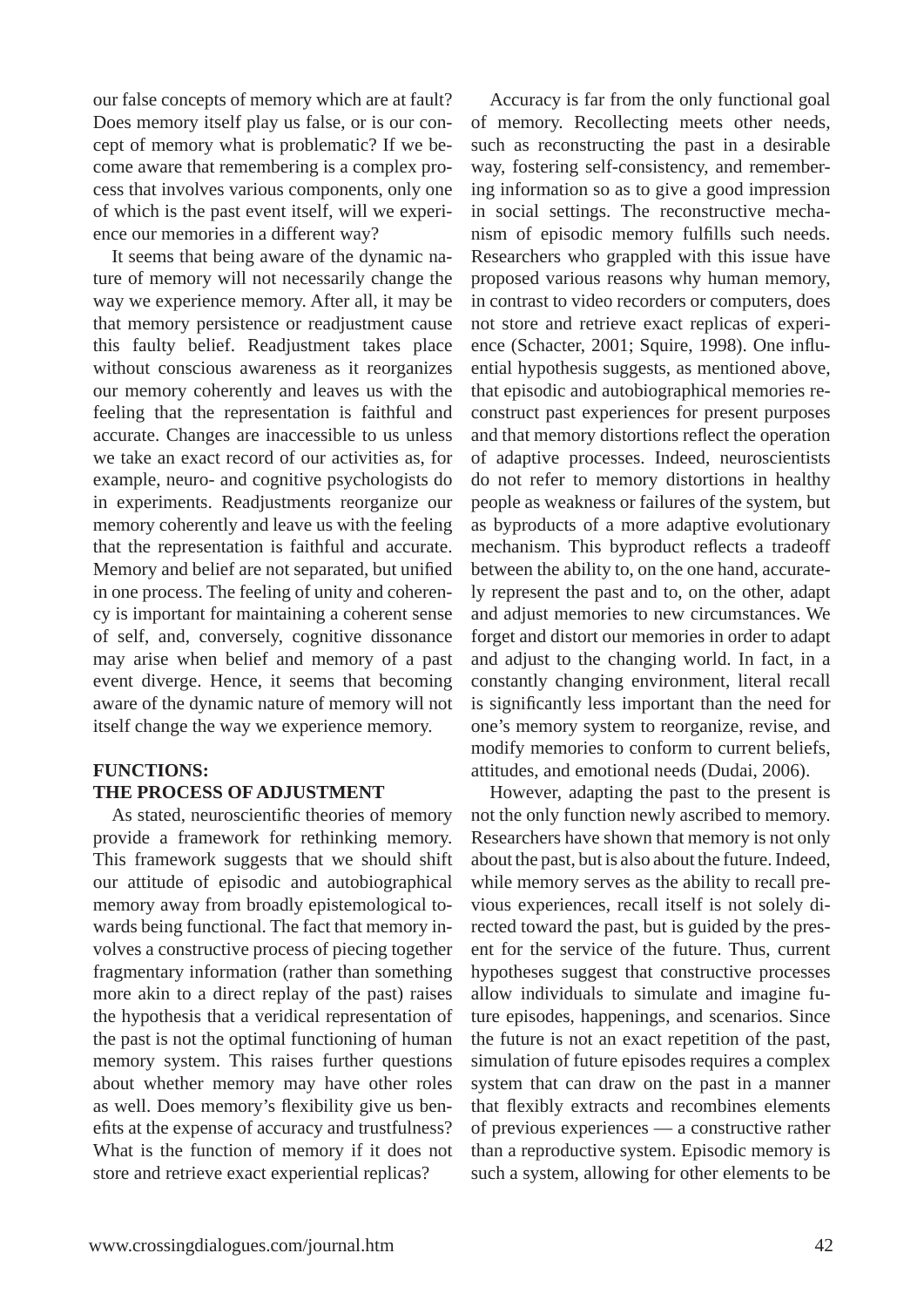integrated and these complex combinations to emerge. Thomas Suddendorf and Michael Corballis (2007, p. 301-302) write:

"The fact that episodic memory is fragmentary and fragile suggests that its adaptiveness may derive less from its role as an accurate record of personal history than from providing a "vocabulary" from which to construct planned future events (and perhaps to embellish events of the past). It may be part of a more general toolbox that allowed us to escape from the present and develop foresight, and perhaps create a sense of personal identity. Indeed, our ability to revisit the past may be only a design feature of our ability to conceive of the future"

And, more specifically, Conway (2001) maintains that episodic memories preserve information highly relevant to motives, outcomes, evaluations, plan execution, and goal processing. Episodic memories are integrated into autobiographical memory because of their relevance to longer-term goals, and, consequently, to the future (Conway, 2009). Alternatively, the process of forgetting occurs because of the non-rel-

#### **Endnotes**

**a:** The state of the trace determines its vulnerability. The premise here is that memories in an inactive state are less vulnerable to disruptions than memories in active state. However, this assumption generates controversy, especially on whether inactive memories truly are less susceptible for intervention and only the active state of the trace is vulnerable.

**b:** Researchers examined the effects of protein synthesis inhibitors after memory reactivation (Alberini, 2005; Sweatt, 2007).

**c:** There are disagreements whether the original memory is lost or changed through reactivation, and whether reconsolidation brings about new memory, or only a modification of the original memory (Ledoux, 2007).

**d:** Bartlett introduces the idea that memory is a reconstructive process (See Bartlett,1932; Neisser, 1976).

#### **Corresponding Author:** Dr. Tzofit Ofengenden

The Philosophy Department The George Washington University Phillips Hall, 508 801 22nd Street, NW Washington, DC 20052 Phone: +1-202-363-1368 +1-202-674-5385 E-mail: tzofitofengenden@yahoo.com

Copyright © 2014 by Ass. Crossing Dialogues, Italy

evance of these memories to future goals. Autobiographical memories function to ground and harmonize memories of past experiences with a coherent sense of self.

Also, although representations of traumatic events (such as flashbulb memories) are not wholly immune to error and distortion, evidence suggests that negative and stressful experiences lead to a reduction of the structural plasticity (Markowitch, and Welzer, 2005). This may support the idea that the normal function of memory is to form constructive, plastic memories since, in cases of traumatic memories, the memory system as a whole loses plasticity and is, as a result, far less efficient. If our memories would not be modified according to the present or prospective future, a discrepancy would emerge. If memories were to represent the past exactly, representation of the past would not let us absorb changes. Since the present itself is in perpetual change, the memory of the past must have the same dynamic nature.

#### **REFERENCES**

Alberini CM. (2005) Mechanisms of memory stabilization: are consolidation and reconsolidation similar or distinct processes? Trends Neurosci 28,(1): 51-56.

Alberini, CM. (2011) The role of reconsolidation and the dynamic process of long-term memory formation and storage. Front Behav Neurosci, 5, 12:1-10.

Audi R. (1995) Memorial justification. Philosophical Topics, 23: 251-272.

Audi R, (1998) Epistemology: a contemporary introduction to the theory of knowledge. Routledge, London.

Bartlett FC. (1932) Remembering: a study in experimental and social psychology. Cambridge University Press, Cambridge.

Conway M. (2009) Episodic memories. Neuropsychologia 47: 2305-2313.

Conway M. (2001) Sensory–perceptual episodic memory and its context: autobiographical memory. Philosophical Transactions: Biological Sciences, 356, 1413: 1375-1384.

Dudai Y. (2002) Molecular bases of long-term memories: a question of persistence. Current Opinions in Neurobiology, 12: 211-216.

Dudai Y. (2009) Predicting not to predict too much: how the cellular machinery of memory anticipates the uncertain future, Philosophical Transactions of the Royal Society B, 364:1255-1262.

Dudai Y. (2006) Reconsolidation: the advantage of being